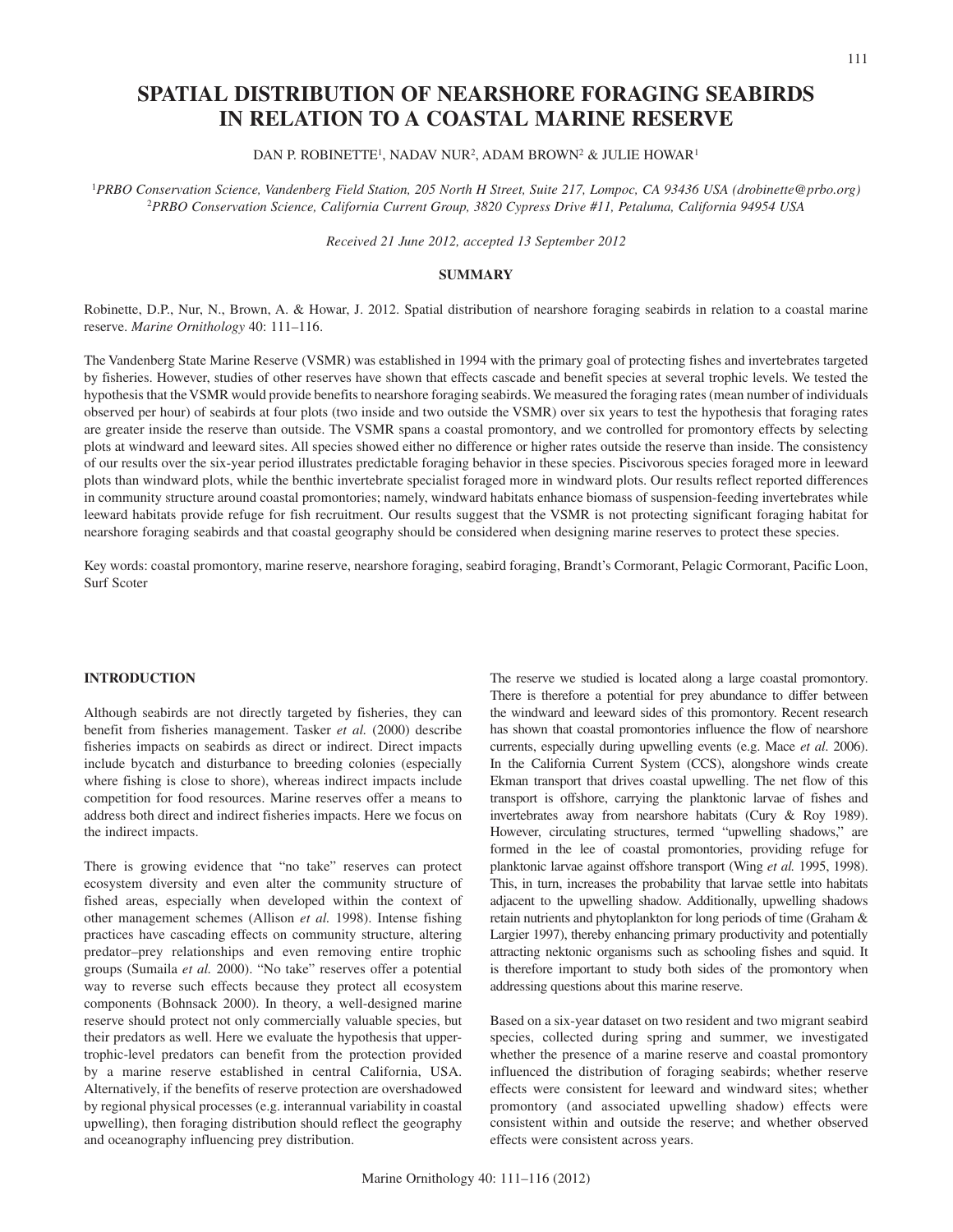# **STUDY AREA**

The Vandenberg State Marine Reserve (VSMR) is located along the Point Arguello Promontory (34°34'38"N, 120°39'03"W) in central California, USA (Fig. 1). During the upwelling season, near-surface currents over the continental shelf flow equatorward and offshore (Dever 2004, Ohashi & Wang 2004, Dong & Oey 2005). Trainer *et al.* (2000) and Robinette *et al.* (2007) provided evidence of a small, nearshore upwelling shadow created in the lee of Point Arguello during upwelling events. This shadow has since been confirmed (J. Largier pers. comm.).

The VSMR was established in 1994 under the California Marine Resources Protection Act of 1990. It is a "no take" reserve, protecting waters adjacent to Vandenberg Air Force Base, and is enforced by Air Force game wardens. The VMSR extends 8.4 km along the coastal boundary of the promontory and offshore to the 18 m isobath (Fig. 1). It has an average offshore width of 1.0 km and total area of 6.2 km2 . Bottom habitat in and around the reserve is primarily sand with scattered rocks and small rocky reefs. Data obtained from the California Fisheries Information System (CFIS) show 785 tonnes of fishes and invertebrates were taken from  $\sim 85$  km<sup>2</sup> of nearshore habitat around the reserve over our six-year study period.

## **METHODS**

## **Study species**

We analyzed the foraging distributions of the four seabirds observed most frequently during surveys (Table 1); other species were not observed consistently enough to be included. Brandt's Cormorants *Phalacrocorax penicillatus* and Pelagic Cormorants *Phalacrocorax pelagicus* are year-round residents and breed at Point Arguello and Rocky Point (Fig. 1). Brandt's Cormorants forage on schooling, mid-water and demersal fishes in multiple bottom habitats, ranging from rock to sand, at depths from 10 m to120 m (Wallace & Wallace 1998). Pelagic Cormorants forage predominantly on bottom fishes



**Fig. 1.** Map of the Point Arguello Promontory showing the location of the Vandenberg State Marine Reserve and the four observation sites (OW = outside, windward; IW = inside, windward; IL = inside, leeward; OL = outside, leeward). Also shown are the locations of Brandt's and Pelagic Cormorant nesting areas and dominant nearshore currents during the upwelling season.

within the same bottom habitats as Brandt's Cormorants, but in waters from intertidal to 36 m in depth (Hobson 1997). Pacific Loons *Gavia pacifica* and Surf Scoters *Melanitta perspicillata* are spring migrants that pass through the area on their way to northern breeding grounds. Pacific Loons typically forage on nearshore schooling fishes in aggregations of mixed seabird species (Russell 2002). However, all of our observations were of non-aggregated foraging individuals, likely taking mid-water species such as the surfperch (Embiotocidae) reported by Palmer (1962). Surf Scoters forage on sessile invertebrates in waters less than 9 m deep (Savard *et al.* 1998).

### **Data collection**

We collected data using a paired design, selecting two sites within the VSMR and two sites just outside the northern or southern boundaries. One pair of sites was located on the windward side of the promontory and the other pair on the leeward side (Fig. 1). At each site, we defined a rectangular area of observation (approximately 0.17 km2 ) based on easily recognizable coastal landmarks. We made observations within this area using binoculars and a 20–60× spotting scope. We conducted weekly surveys from April through July (breeding season for seabirds and marine mammals) in 2000–2005. We surveyed each site once a week during one of the following time periods: 06h00–09h00, 09h00– 12h00, 12h00–15h00, or 15h00–18h00 PDT, rotating sites among the four time periods per week. Because it was not possible to follow each individual bird within a study site for three hours, we divided the observation period into 15 min blocks. We recorded the maximum number of foraging individuals for a given species during each time block. We considered a bird to be foraging if it was observed actively diving for prey. Birds rafting on the water or in transit through the area were not recorded.

#### **Data analysis**

We averaged counts for 15 min blocks over each 3 h period for each species at each site. Data for a given 15 min block were not analyzed if the entire site was not visible during the observation period, usually due to fog or rain. The dependent variable in each analysis was the number of individuals recorded per 15 min block.

**TABLE 1 Local diet and seasonal occurrence of the four seabirds selected for this study**

| <b>Species</b>        | <b>Diet</b>                                                                          | <b>Seasonal occurrence</b>                    |
|-----------------------|--------------------------------------------------------------------------------------|-----------------------------------------------|
| Brandt's<br>Cormorant | Opportunistic on bottom,<br>mid-water and pelagic fishes <sup>a</sup>                | Resident<br>Breeds Apr-Aug <sup>a</sup>       |
| Pelagic<br>Cormorant  | Predominantly bottom fishes <sup>b</sup>                                             | Resident<br>Breeds Mar-Aug <sup>b</sup>       |
| Pacific<br>Loon       | Predominantly pelagic<br>fishes and squid, but also<br>mid-water fishes <sup>c</sup> | Spring migrant<br>Peak numbers<br>$Apr-May^c$ |
|                       | Surf Scoter Benthic invertebrates,<br>predominantly bivalves <sup>d</sup>            | Spring migrant<br>Peak numbers<br>$Apr-Jund$  |
|                       |                                                                                      |                                               |

a Wallace and Wallace (1998)

b Hobson (1997)

c Russell (2002)

d Savard *et al.* (1998)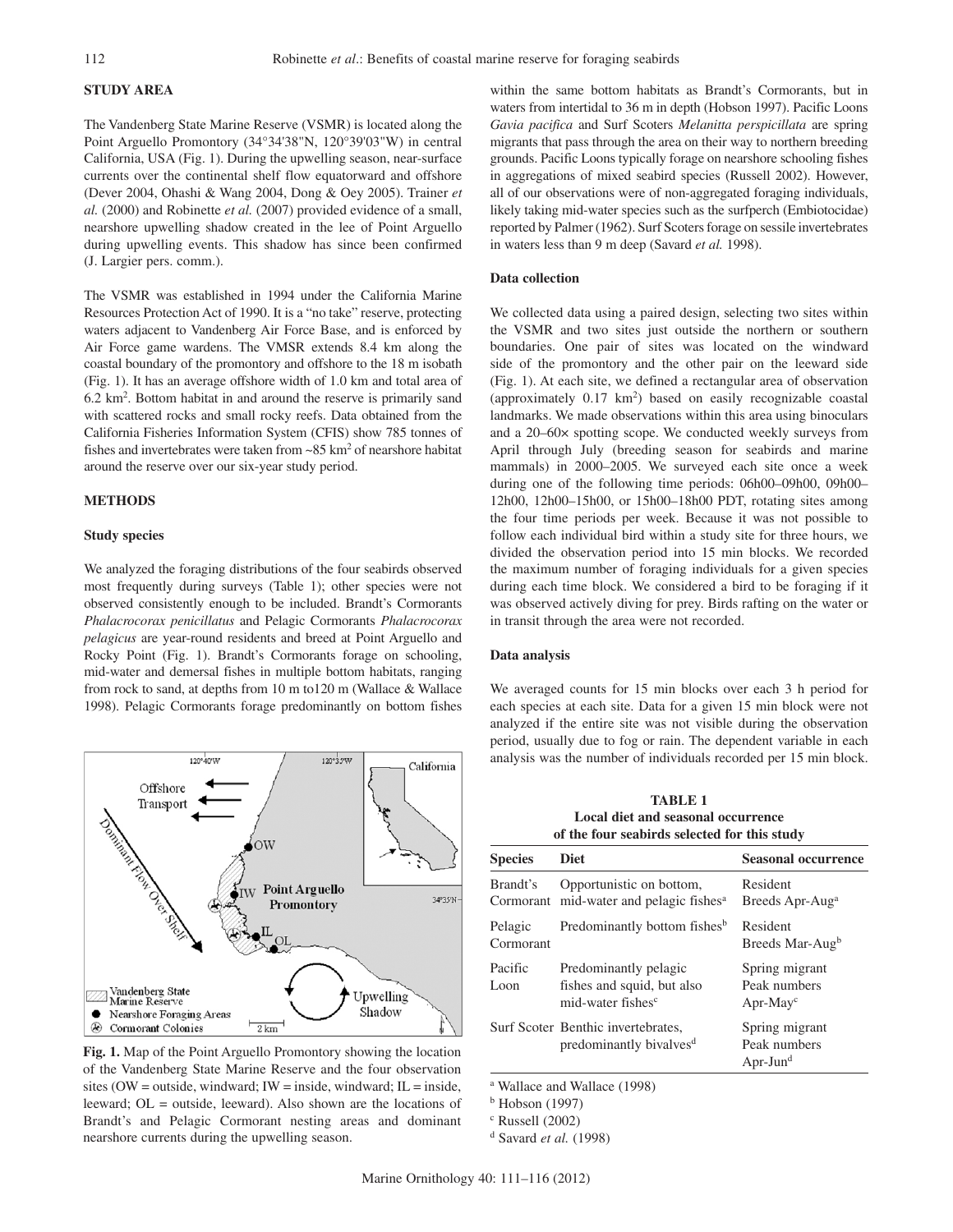We analyzed data using negative binomial regression (nbreg), an especially appropriate analytic method for count data (Hilbe 2007). Nbreg is an example of a generalized linear model with log link and over-dispersed Poisson residuals. We used a hierarchical approach for the analysis, first determining the within-season trend to the data by analyzing "week" as a quantitative variable, distinguishing among linear, quadratic and cubic trends. Quadratic models included linear and quadratic terms; cubic models included lower-order terms as well, where "week" varied from one to 16. We selected the model corresponding to the highest-order term that was significant at *P* < 0.05. We also used Akaike's information criterion (AIC) to select models with the best fit. All statistical tests used the likelihood-ratio statistic.

We then examined the effects of reserve (inside or outside) and of promontory (windward vs. leeward), as well as the interaction of reserve and promontory, while controlling for "week" as determined above. We examined the interaction of year, treated as a categorical variable, with reserve (in/out) and with promontory (windward/ leeward) to determine whether reserve and/or promontory effects were consistent over the six years. Significance was set at *P* < 0.05. STATA 8.2 statistical software was used for all analyses (STATA Corp. 2005).

## **Controlling for abiotic influences**

Wind speed and wave height during an observation period can affect foraging behavior, independent of the underlying prey distribution. Furthermore, wind and wave effects should differ between windward and leeward sides of the promontory. To disentangle the effects of prey distribution from those of wind and wave effects, we conducted the reserve and promontory analyses with and without controlling for wind speed and wave height. A change in the apparent effect of reserve or promontory as a result of controlling for wind speed and wave height would indicate that physical conditions are influencing foraging behavior directly, in addition to possible influences of the underlying prey distribution. Tidal height can also affect foraging behavior, but the effects should not differ between windward

and leeward sides of the promontory. Thus, confounding was not expected between reserve or promontory and tidal height; tidal height was therefore controlled for in all analyses.

Hourly wind speeds (m/s) and wave heights (m) were downloaded from the National Oceanic and Atmospheric Administration's (NOAA) weather buoy station 46023 moored at 34°42'50"N, 120°58'00"W, approximately 17 nm northwest of Point Arguello (NOAA 2007). Tidal heights for Point Arguello were obtained using the online tide predictor program XTide (2007). Tidal height was calculated in meters and averaged over each observation hour.

## **RESULTS**

## **Within-season trends in predator abundance**

All species except Brandt's Cormorants showed a significant within-season trend in abundance (Table 2). Pelagic Cormorants showed a slight linear decrease in abundance with date (Fig. 2), consistent with their post-breeding dispersal from colony sites. The two spring migrants also showed a decrease in abundance with date, as would be expected for birds that breed outside our study area. Pacific Loons showed a cubic trend, with peak abundance between the first and 10th week of our study period, whereas Surf Scoters showed a linear trend.

## **Effects of marine reserve and promontory on foraging patterns**

There were significant reserve effects for all seabirds except Surf Scoters and significant promontory effects for all seabirds except Pacific Loons (Table 3). The promontory effect was marginally significant for Pacific Loons ( $P = 0.093$ ). Results were similar whether or not we controlled for wind and wave height, suggesting that wind and wave height were not confounded by promontory location or inside vs. outside the reserve. Thus, spatial patterns of foraging seabirds were more likely driven by prey distribution than by environmental conditions during our observations. We therefore report our results without controlling for wind and wave height.

|                    | <b>Modela</b>   |                                          |                                          |                                          |                       |
|--------------------|-----------------|------------------------------------------|------------------------------------------|------------------------------------------|-----------------------|
| <b>Species</b>     | <b>Constant</b> | <b>Linear</b>                            | <b>Ouadratic</b>                         | Cubic                                    | Best fit <sup>b</sup> |
| Brandt's Cormorant | $(882.61)^c$    | (883.95)<br>$LRS = 0.65$<br>$P = 0.419$  | (885.87)<br>$LRS = 0.08$<br>$P = 0.774$  | (887.60)<br>$LRS = 0.27$<br>$P = 0.605$  | Constant              |
| Pelagic Cormorant  | (668.37)        | (663.54)<br>$LRS = 10.77$<br>$P = 0.001$ | (669.27)<br>$LRS = 0.21$<br>$P = 0.643$  | (674.76)<br>$LRS = 0.45$<br>$P = 0.502$  | Linear                |
| Pacific Loon       | (439.76)        | (419.46)<br>$LRS = 22.29$<br>P < 0.001   | (417.09)<br>$LRS = 4.38$<br>$P = 0.036$  | (405.74)<br>$LRS = 13.35$<br>P < 0.001   | Cubic                 |
| Surf Scoter        | (1183.19)       | (1118.38)<br>$LRS = 66.81$<br>P < 0.001  | (1120.26)<br>$LRS = 0.12$<br>$P = 0.729$ | (1121.00)<br>$LRS = 1.26$<br>$P = 0.261$ | Linear                |

**TABLE 2 Comparison of within-season models for each species, derived by negative binomial regression analysis**

a Each model is being compared with the model to its left

b Results of likelihood ratio statistics comparing all four models (constant, linear, quadratic, cubic; six pairwise comparisons)

<sup>c</sup> Akaike's information criterion (AIC) is shown in parentheses for each model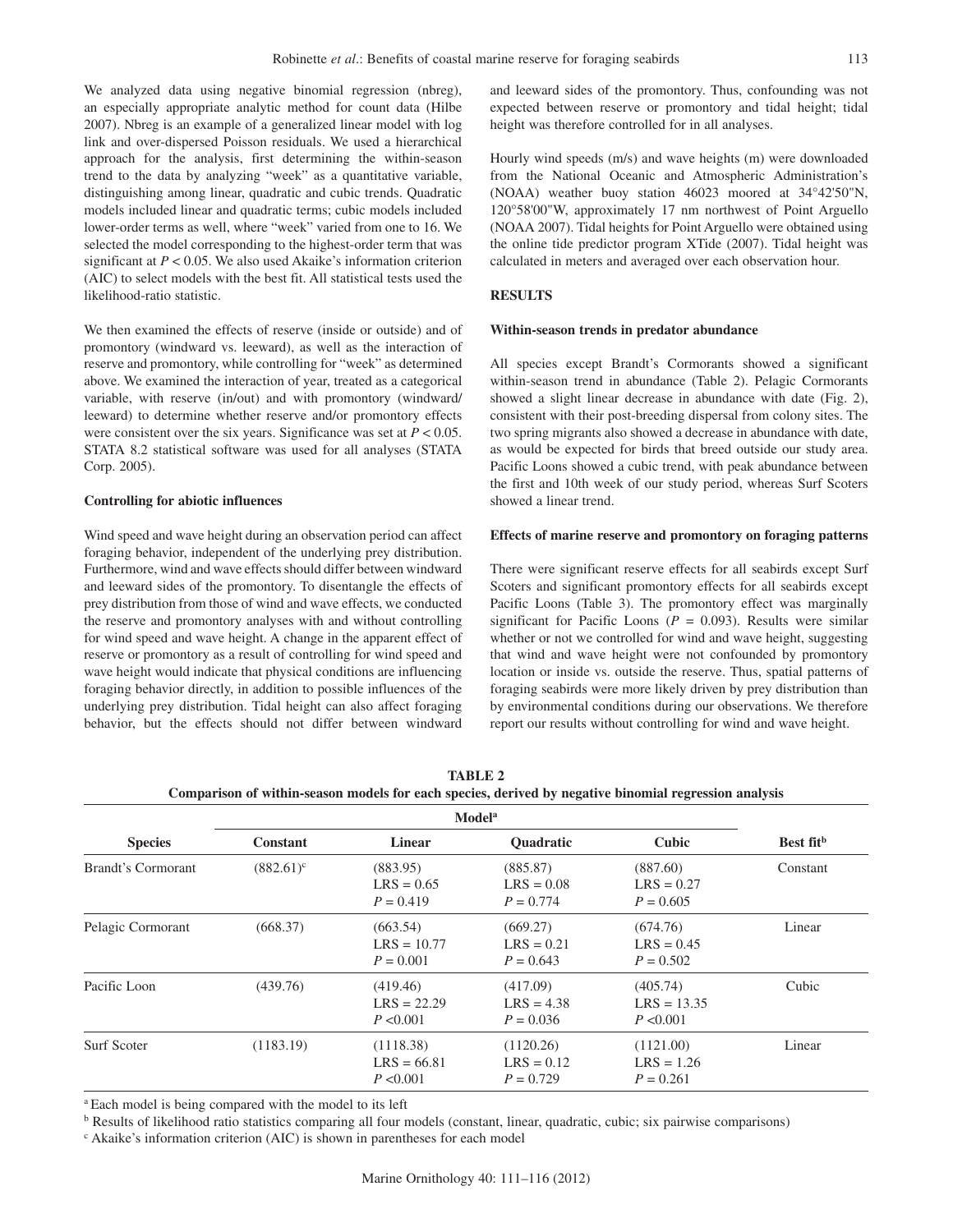Brandt's Cormorants, Pelagic Cormorants and Pacific Loons foraged mostly outside the reserve at leeward sites (Fig. 3). Surf Scoters foraged mostly at windward sites. There was a marginally significant interaction between reserve and promontory for Brandt's Cormorants  $(P = 0.095)$ , with a larger difference between inside and outside of the reserve at leeward sites than at the windward sites. The majority of Brandt's Cormorant foraging occurred at the leeward site outside the reserve. There were no significant interactions between reserve and promontory for any other species.

With the exception of Surf Scoters, there were no reserve  $\times$  year or promontory  $\times$  year interactions for any of species, indicating that foraging patterns were consistent for the duration of our study (Table 4). Surf Scoters showed both reserve × year and promontory × year interactions, although the latter was due mostly to variable use of windward plots and persistent non-use of leeward plots (Fig. 4). The interaction between year and reserve for this species illustrates alternating use of plots inside and outside the reserve on the windward side.

# **DISCUSSION**

In this study, seabirds did not forage inside the VSMR more than in adjacent areas, as would be expected if their prey were more abundant or available inside the protected area. In fact, the three piscivorous species (Brandt's Cormorant, Pelagic Cormorant and Pacific Loon) foraged more outside the reserve than inside. Also, the foraging distributions of these three species were consistent over our six-year study period. Thus, these species were not responding to stochastic events, but rather cuing into a static resource. Our evidence suggests that potential reserve effects are overshadowed by geographic and oceanographic factors influencing prey distribution.



**Fig. 2.** Within-season trends in the weekly abundances of foraging seabirds using all data from 2000–2005. Values plotted are the means +/- SE of adjusted counts, controlling for tide and observation site.

The three piscivorous predators in our study preferred foraging in leeward areas over windward. Robinette *et al.* (2007) showed differences in diet between leeward-foraging and windwardforaging Pigeon Guillemots (*Cepphus columba*) at Point Arguello. The leeward diet was less variable among years and had a higher incidence of the dominant prey, sanddabs (*Citharychthys* sp.), suggesting that sanddabs were more available in leeward waters and more stable overall than in windward waters. Such increased availability of demersal fishes likely attracts their predators to leeward waters. Furthermore, Trainer *et al.* (2000) documented an algal bloom in the lee of Point Arguello that lasted more than three weeks. Such prolonged primary productivity of an upwelling

**TABLE 3 Effects of reserve, promontory, and reserve × promontory interaction on the foraging behavior of each species, evaluated by negative binomial regression** 

|                    | Variable (model with all variables compared<br>with model lacking variable) |                   |                                       |  |
|--------------------|-----------------------------------------------------------------------------|-------------------|---------------------------------------|--|
| <b>Species</b>     | <b>Reserve</b>                                                              | <b>Promontory</b> | <b>Reserve</b> $\times$<br>promontory |  |
| Brandt's           | $LRS = 42.05$                                                               | $LRS = 141.73$    | $LRS = 2.78$                          |  |
| Cormorant          | P < 0.001                                                                   | P < 0.001         | $P = 0.095$                           |  |
| Pelagic            | $LRS = 9.66$                                                                | $LRS = 33.23$     | $LRS = 2.34$                          |  |
| Cormorant          | $P = 0.002$                                                                 | P < 0.001         | $P = 0.126$                           |  |
| Pacific Loon       | $LRS = 8.55$                                                                | $LRS = 2.83$      | $LRS = 0.54$                          |  |
|                    | $P = 0.004$                                                                 | $P = 0.093$       | $P = 0.463$                           |  |
| <b>Surf Scoter</b> | $LRS = 2.56$                                                                | $LRS = 186.31$    | $LRS = 0.09$                          |  |
|                    | $P = 0.110$                                                                 | P < 0.001         | $P = 0.766$                           |  |



**Fig. 3.** Reserve × Promontory interaction plots showing the mean abundance of seabirds foraging in each observation site. Values plotted are the means +/- SE of adjusted counts incorporating the within-season models shown in Fig. 2 and controlling for tide. Means were calculated for observation sites inside (IN) and outside (OUT) the marine reserve over the duration of our study, 2000–2005. Open circles represent leeward sites and filled circles windward sites.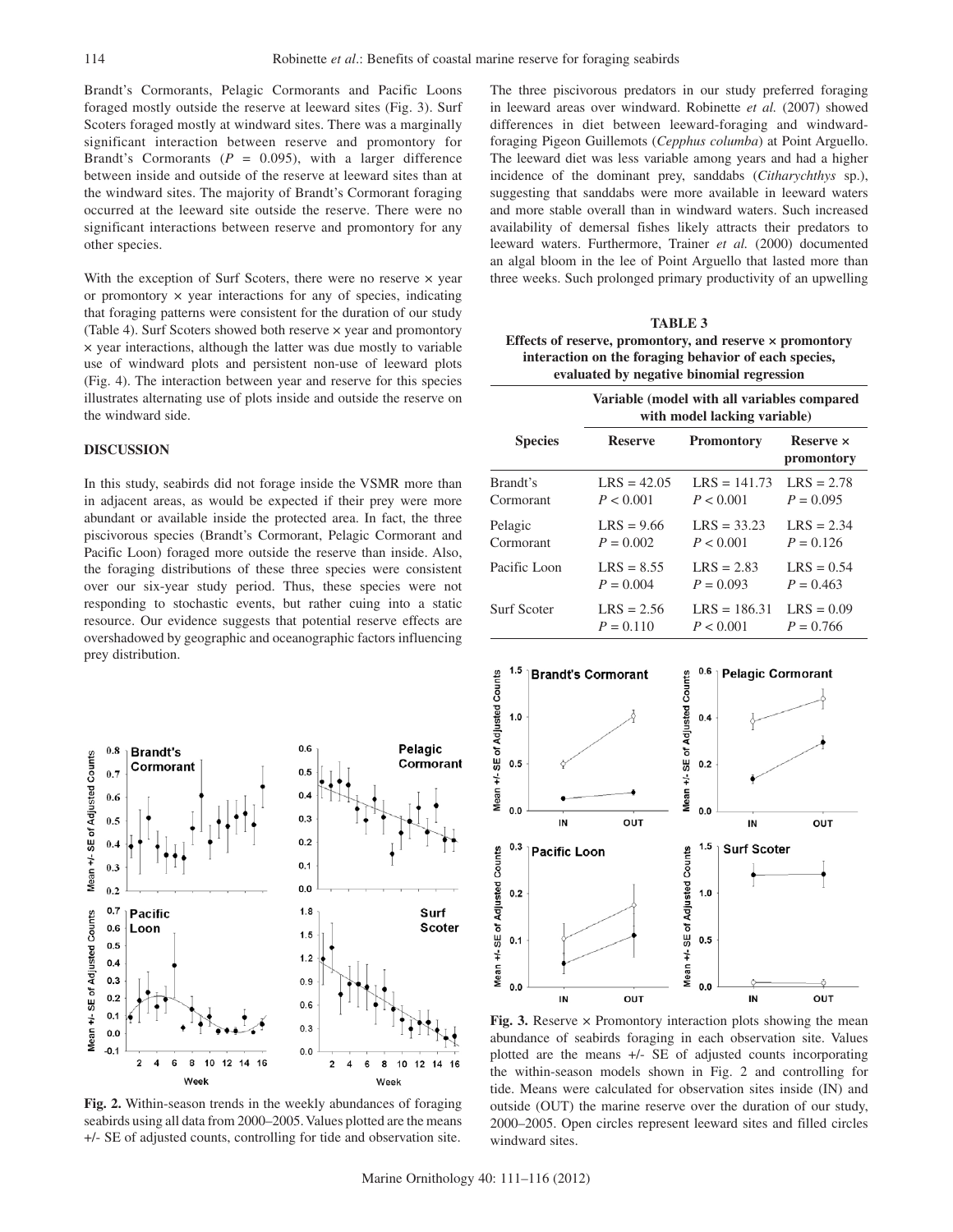shadow would attract planktivorous organisms and their predators to leeward waters.

An alternative interpretation of these results is that the reserve is protecting large fishes that compete with seabirds for their prey. Brandt's Cormorants typically take fishes <20 cm in length (Wallace & Wallace 1998), and Pelagic Cormorants take fishes <10 cm in length (Hobson 1997). Four of the fisheries adjacent to the VSMR (representing 26% of groundfish catch for the area) have minimum size restrictions that range from 25 cm to 61 cm total fish length (California Code of Regulation 14 CA ADC §28.15, §28.27, §28.28; California Fish and Game Code 8588). For these species, the smallest individuals are being protected both inside and outside the reserve, whereas the largest individuals are protected only within the reserve. The abundance of small fishes might be higher outside the reserve, where they are protected by legal size limits and provided a refuge from the larger fishes taken by fishers. Such shifts in community structure have been documented in other areas where fishing pressure has changed (Scheffer *et al.* 2005, Mumby *et al.* 2006). However, the large fishes, likely benefitting from the VSMR, have movement ranges that span the reserve's boundaries. Movement patterns of the fish groups mentioned above can range from 0.8 km to 20 km, with larger individuals typically moving farther than smaller individuals (Lowe & Bray 2006). The VSMR would need to be much larger in order to protect large fish and produce the hypothesized shift in

**TABLE 4 Reserve × year and promontory × year interactions, evaluated by negative binomial regression analysis**

| <b>Species</b>     | Reserve $\times$ year       | Promontory $\times$ year     |
|--------------------|-----------------------------|------------------------------|
| Brandt's Cormorant | $LRS = 6.81$<br>$P = 0.235$ | $LRS = 2.68$<br>$P = 0.749$  |
| Pelagic Cormorant  | $LRS = 5.53$<br>$P = 0.354$ | $LRS = 1.33$<br>$P = 0.932$  |
| Pacific Loon       | $LRS = 2.85$<br>$P = 0.724$ | $LRS = 4.20$<br>$P = 0.521$  |
| <b>Surf Scoter</b> | $LRS = 55.27$<br>P < 0.001  | $LRS = 17.60$<br>$P = 0.004$ |



**Fig. 4.** Reserve  $\times$  year and promontory  $\times$  year interaction plots for Surf Scoters, the only species in this study to show significant year interactions (see Table 4). Values plotted are the means +/- SE of adjusted counts incorporating the within-season models shown in Fig. 2 and controlling for tide. Means were calculated over each year for each site category (inside vs. outside for reserve or windward vs. leeward for promontory). Filled circles represent inside or windward sites and open circles represent outside or leeward sites.

community structure. We therefore feel this alternative argument is not compelling and that the VSMR is not protecting important foraging habitat for piscivorous seabirds.

Surf Scoters were the only predator showing no difference between inside and outside sites. Surf Scoters foraged more at the two windward sites. At both sites, they foraged in the surf zone over the low intertidal (during high tide) and shallow subtidal habitats. Inside the reserve, scoters foraged in both rocky and sandy habitats, but outside the reserve, they were limited mostly to sandy habitat. Scoters in our study were likely taking infaunal invertebrates such as small clams and polychaete worms from sandy habitats as well as mussels (likely *Mytilus californianus*) from rocky habitats, as found in diet studies of scoters foraging in these habitats (Stott & Olson 1973, Savard *et al.* 1998).

The distribution of foraging Surf Scoters likely reflects differences in invertebrate community structure. Invertebrate communities are markedly different between windward and leeward habitats, with windward habitats generally being dominated by competitively dominant, wave-resistant species such as mussels (Lubchenco & Menge 1978). Growth rates and overall biomass of filter feeders such as mussels, clams and polychaetes are greater at exposed habitats because waves quickly replenish the planktonic prey as they are filtered from the water (McQuaid & Branch 1985, McQuaid & Lindsay 2000). Our observations on Surf Scoter foraging distributions are consistent with observations that filterfeeding invertebrate biomass is greater at exposed habitats. Furthermore, the alternating use of inside and outside windward sites by Surf Scoters is consistent with the high among-year variability in prey distribution typically observed in windward habitats (McQuaid & Lindsay 2000).

To our knowledge, this is the first study to test the efficacy of a coastal marine reserve in protecting the foraging habitat of nearshore foraging seabirds. Although it is reasonable to expect that "no take" reserves would benefit upper-trophic-level predators, it is important to consider size and location, especially in relation to physical features that may concentrate prey, when designing reserves to protect all trophic levels of a community. Although the predators in our study did not appear to respond to the boundaries of the marine reserve, consistency in their foraging distributions over six years suggests the reserve could provide benefits if the boundaries were redrawn to protect more foraging habitat. Our results suggest the VSMR would be more effective at protecting foraging habitat if it were 1) increased in overall size and 2) expanded to protect more leeward habitat.

## **ACKNOWLEDGEMENTS**

We thank N. Collier and L. Rogan for their help in collecting foraging data; N. Francine, L. Wilson and Vandenberg Air Force Base for providing logistical support; G. Hunt, W. Sydeman and J. Wiens for comments on an earlier draft of this paper; and Carolyn Johnson and Rick Theis for their support in funding the completion of this manuscript. Data collection for this project was funded by Department of the Air Force contracts OSMORD6309386, OSMORD02630104, OSMORD03630085, OSMORD04630108, and OSMORD05630109, which focused on monitoring the population dynamics, breeding biology, and foraging ecology of seabirds in order to examine mission impacts to the species. This is PRBO contribution number 1312.